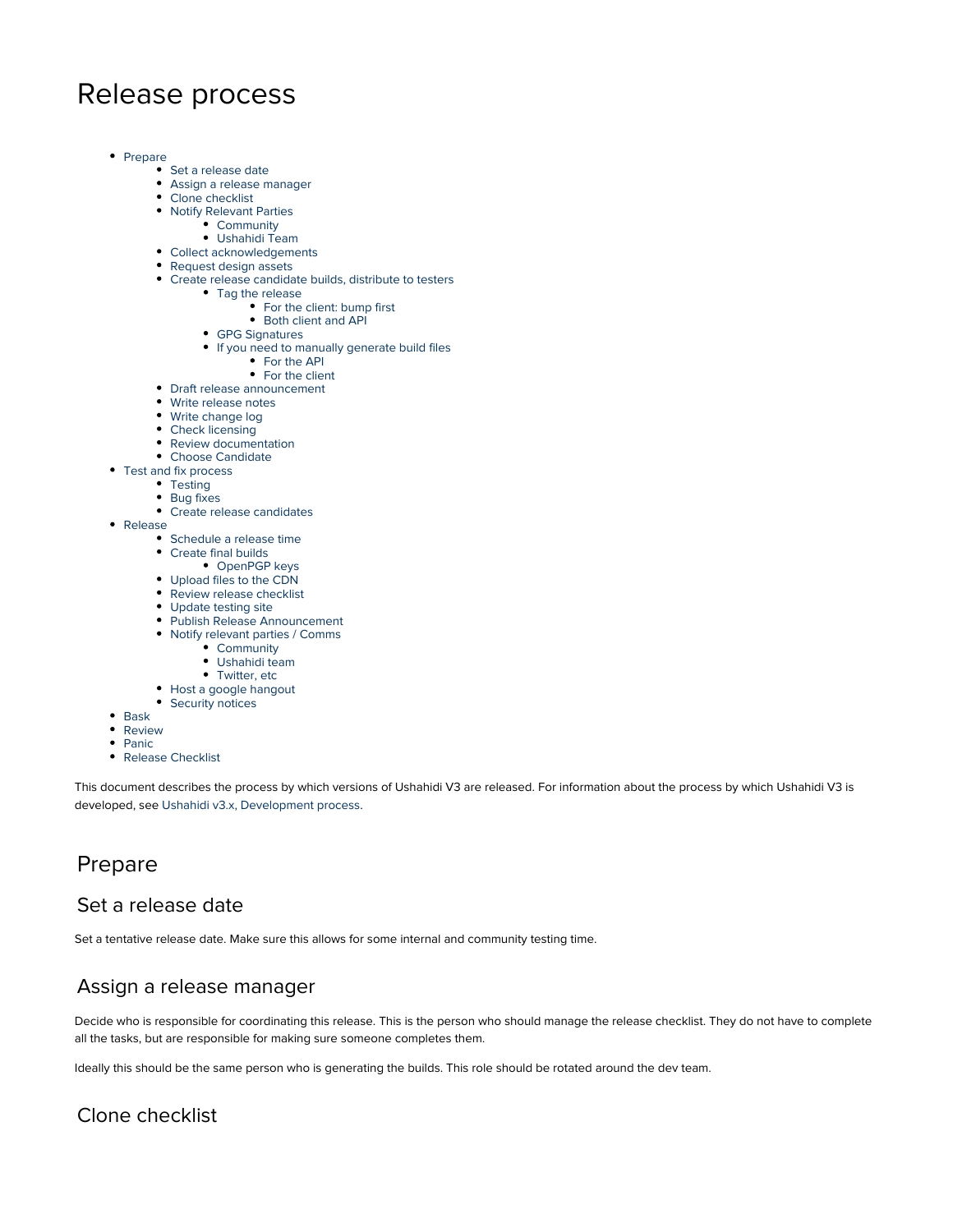Copy the checklist below to a github issue and use this to track the release process.

### <span id="page-1-0"></span>Notify Relevant Parties

#### <span id="page-1-1"></span>Community

Notify project participants in the Skype dev chat and developers mailing list. Mention the tentative release date, and reference the github issue for tracking the release checklist.

Notifying IRC is not necessary (unless it returns to active use)

#### <span id="page-1-2"></span>Ushahidi Team

Post the release date to the [team page](http://team.ushahidi.com) and google calendar.

#### <span id="page-1-3"></span>Collect acknowledgements

Collect list of thank yous from : github pull requests, github issues, transifex, testing.

#### <span id="page-1-4"></span>Request design assets

Request design for platform page link: <http://ushahidi.com/products/ushahidi-platform>(1 week advance)

Request Home Page Promo Graphic:<http://ushahidi.com/>(1 week advance)

#### <span id="page-1-5"></span>Create release candidate builds, distribute to testers

#### <span id="page-1-6"></span>Tag the release

Releases should be generated from a tag regardless if they are a release candidate, alpha, beta, or final release.

#### <span id="page-1-7"></span>For the client: bump first

gulp bump --type prerelease git add bower.json package.json git commit

This will bump the version in bower.json and package.json. So you need to commit, tag and push afterwards.

<span id="page-1-8"></span>Both client and API

Create a tag in git following [semantic versioning](http://semver.org/) by running the following:

git tag -as "v3.0.0-beta.1"

Note: -s creates a GPG signed tag. -a annotates the tag. Use the changelog as the tag message.

Once you push the tag Travis-CI will generate build files and create a github release.

#### <span id="page-1-9"></span>GPG Signatures

Builds should be distributed with a gpg signature (.asc) file. Download the generate builds from github releases and check the match the tagged code.

Generate signatures by running:

gpg -ab Ushahidi-Platform-v3.0.0-beta.1.tar.gz

<span id="page-1-10"></span>These signature should be uploaded to github releases and linked on the download page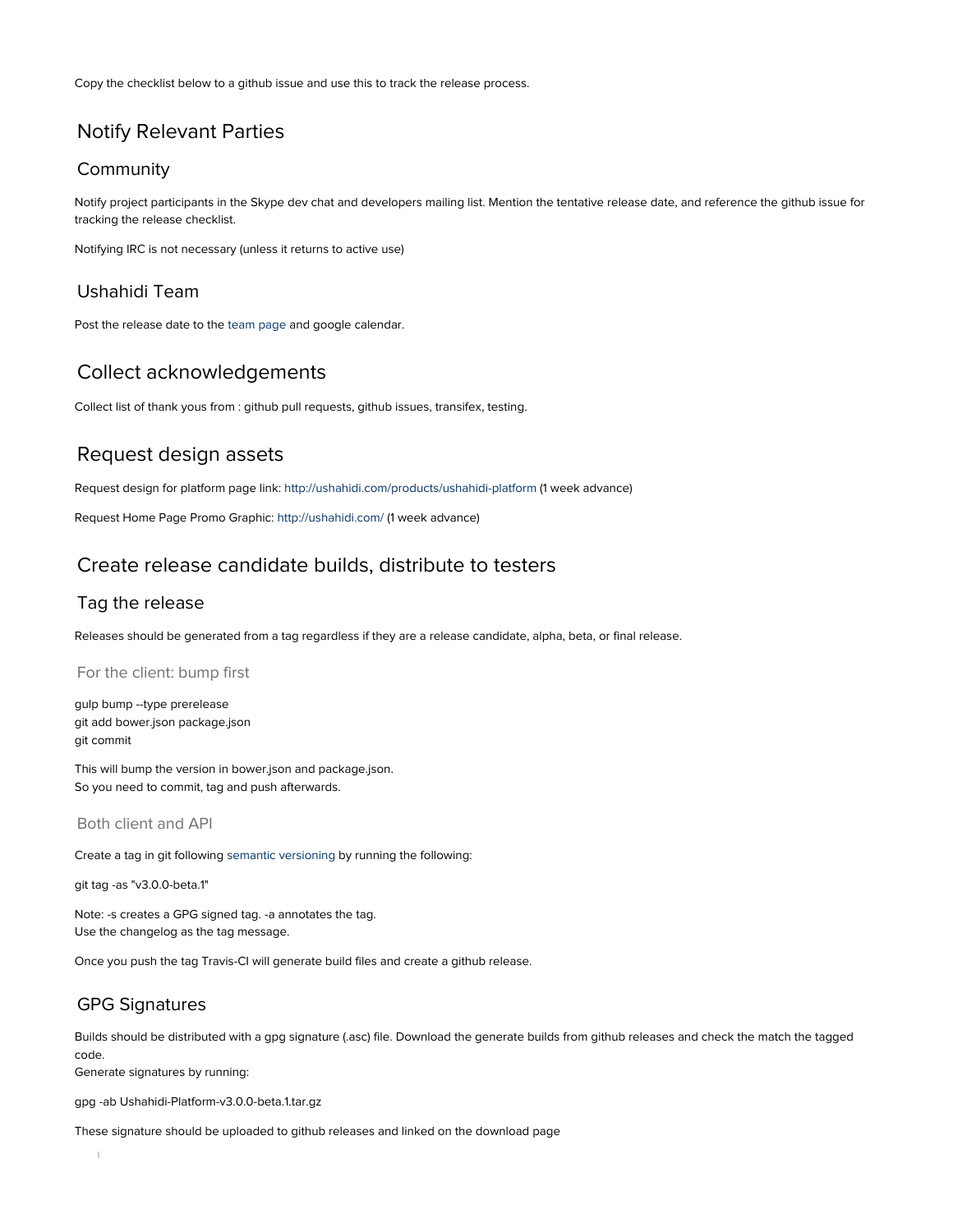<span id="page-2-1"></span><span id="page-2-0"></span>If you need to manually generate build files For the API To create a build, run: bin/release v3.0.0-beta.1 This will create .tar.gz files in build/ For the client To create a build, run: gulp release --type prerelease This will create .tar.gz files in build/ Note: the release script will bump the version in bower.json and package.json. So you need to commit, tag and push afterwards.

### <span id="page-2-2"></span>Draft release announcement

Draft a release announcement blog post for the [Blog](http://blog.ushahidi.com).

To draft the post, access the blog's Wordpress admin page and go to Posts > Add New. Use previous release posts as a template for your new one. Put the post into the ushahidi, code releases categories. Tag with Ushahidi 3.0

After drafting the post, share it with other folks who can help edit it, such as the community manager, other 3.x team members.

Note: don't publish the post in this step. That should happen in the Release step.

#### <span id="page-2-3"></span>Write release notes

Release notes live in the Readme. In future they should live on the wiki too. The release notes contain just the head line, important notices about this release and the state of the codebase. This should include known issues/bugs in the release.

#### <span id="page-2-4"></span>Write change log

The changelog lives in the Changelog.md in the repository. The changelog should be a detailed list of everything that has changed since the last release. Include features added, bugs fixed.

#### <span id="page-2-5"></span>Check licensing

Confirm that: a LICENCE file exists, files with licences other than the main project licence are mentioned in LICENCE, and licences comply with project policy (aka. are compatible with GNU Affero GPL). Ensure all text files contain correct licence header.

In theory this is done during development but it should be confirmed for any new libraries before release.

#### <span id="page-2-6"></span>Review documentation

Confirm that documentation has been updated for changes made in this release.

Check that install instructions are up to date, and release can be installed by following these instructions.

#### <span id="page-2-7"></span>Choose Candidate

Decide to ship a candidate as the final release.

Its OK if a release has bugs. Any release that has at least 1 less bug than a previous release is worth shipping. A release may introduce some bugs, you need to decide if other bug fixes and new features outweigh any new bugs.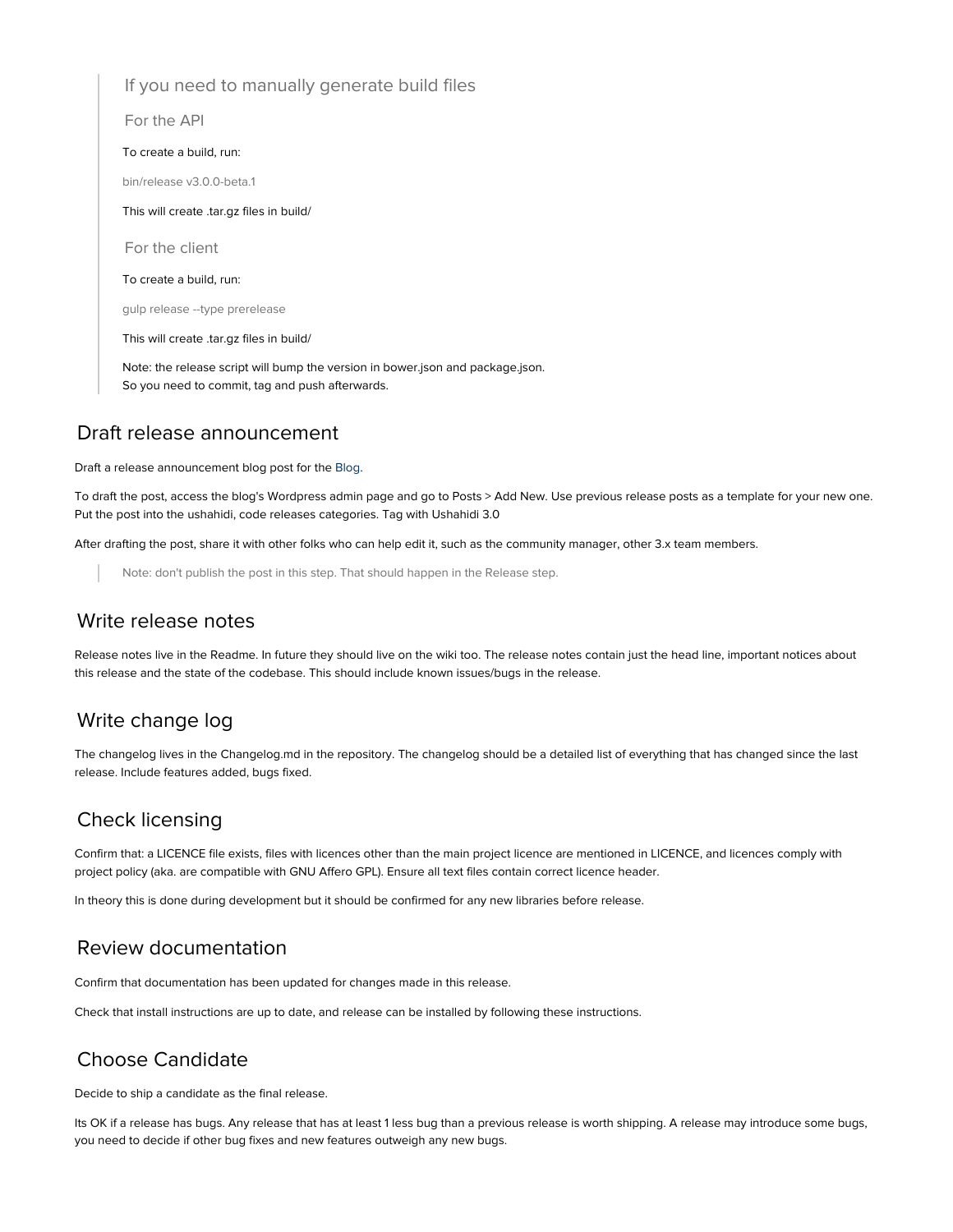# <span id="page-3-0"></span>Test and fix process

#### <span id="page-3-1"></span>**Testing**

Testing starts once the first release candidate is created. Bugs found during testing should be logged in github issues.

### <span id="page-3-2"></span>Bug fixes

During testing developers should not land any new features on master. Developers can land bug fixes on master, provided they do not involve major changes or refactoring.

### <span id="page-3-3"></span>Create release candidates

New release candidate should be created regularly during testing, either after bug fixes are merged or at defined points (weekly?).

New release candidates do not need to be fully retested, however they should be tested 1. to confirm they fix the bugs they are supposed to 2. ensure major functions still work 3. any other likely issues flagged by developers.

The process for create candidate is documented above

# <span id="page-3-4"></span>Release

#### <span id="page-3-5"></span>Schedule a release time

Ushahidi spans a lot of timezones. Schedule a release time and timezone. Make sure everyone involved in the release knows when this is for them.

### <span id="page-3-6"></span>Create final builds

The process for creating final builds is same as for creating a release candidate, as documented above.

Additionally check that

- No version control (Git) files are included in release files
- Source is exported from a tag in the version control system (Git)
- Compressed .zip and .tar.gz files are created
- Compressed distributions unpack correctly

#### <span id="page-3-7"></span>OpenPGP keys

#### Confirm that the

- KEYS file contains signing key
- The key has been uploaded to regular public key servers
- Downloads are distributed with a gpg signature (.asc)

### <span id="page-3-8"></span>Upload files to the CDN

Upload the files to the the CDN. We use Rackspace Cloudfiles. Upload the files to the ushahidi-downloads container (account: ushahidipro) under the V3 folder.

### <span id="page-3-9"></span>Review release checklist

<span id="page-3-10"></span>Run through the release checklist, all key items must be complete before publishing the release announcement.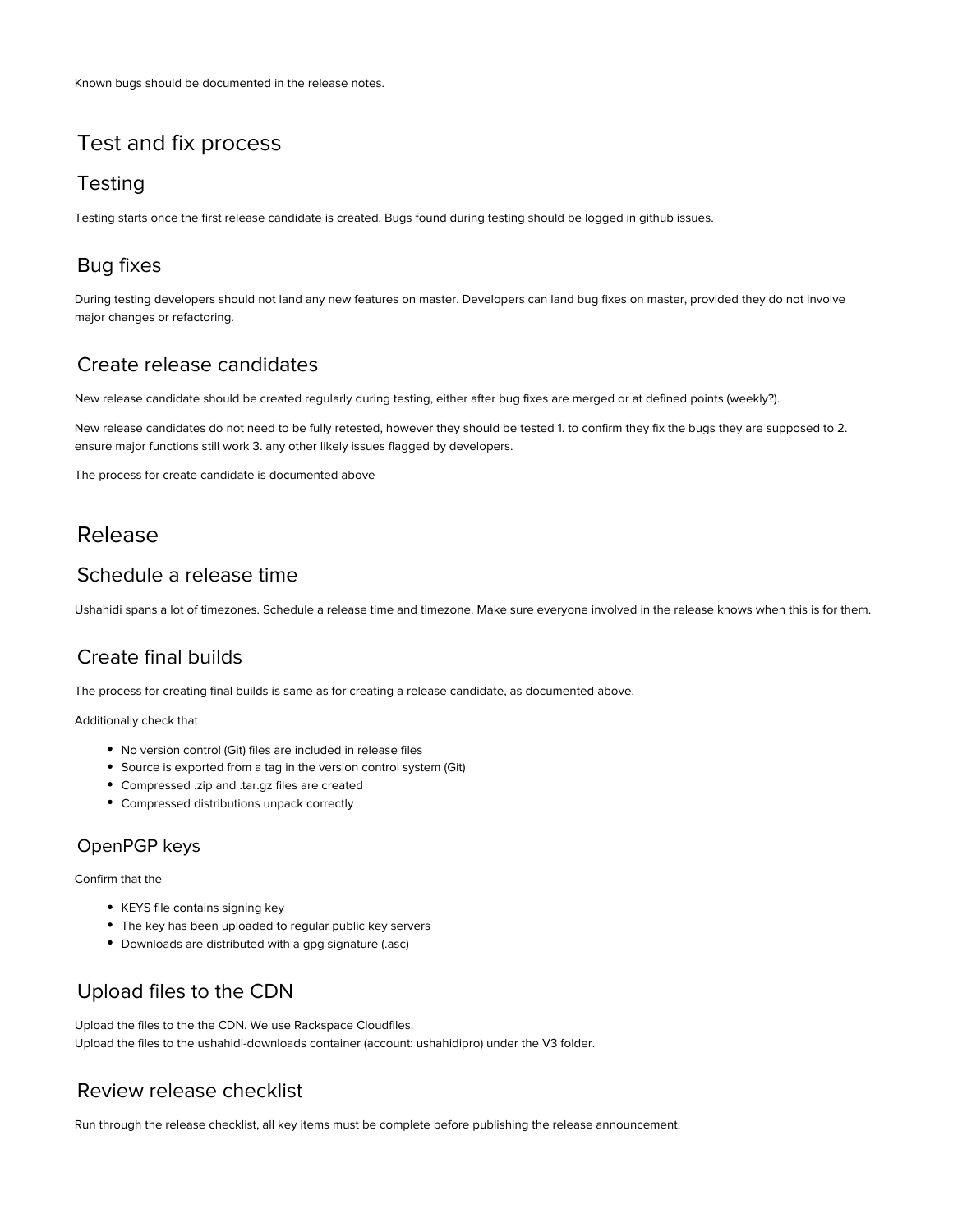### Update testing site

The current testing site: [v3.ushahidi.com](http://v3.ushahidi.com) is hosted on [Robbie Mackay](https://wiki.ushahidi.com/display/~robbie)'s pagodabox account. Push to the git repository to update the codebase. Check it deploys successfully.

### <span id="page-4-0"></span>Publish Release Announcement

Go to the wordpress admin for the blog and publish the post you drafted earlier.

### <span id="page-4-1"></span>Notify relevant parties / Comms

#### <span id="page-4-2"></span>**Community**

Notify project participants in the Skype dev chat, developers mailing list and community mailing list. Provide basic info on the new release and reference the release announcement blog post.

Notifying IRC is not necessary (unless it returns to active use)

#### <span id="page-4-3"></span>Ushahidi team

Post to the team page and team skype chat, link to the release blog post.

#### <span id="page-4-4"></span>Twitter, etc

Post on the Ushahidi Twitter and Facebook pages.

#### <span id="page-4-5"></span>Host a google hangout

Host a google hangout or skype call to talk about and demo changes in the new release. Advertise this to the community via skype dev chat, the developers mailing list, and the ushahidi meetup page.

#### <span id="page-4-6"></span>Security notices

Are there any security fixes? Document these on the security page [Software Security Updates,](https://wiki.ushahidi.com/display/WIKI/Software+Security+Updates) in the blog post announcement and on the wiki.

### <span id="page-4-7"></span>Bask

Bask in the glow of the latest and greatest release!

Physically or virtually high-five or fist-jab contributors.

### <span id="page-4-8"></span>Review

Review the release process via a post-mortem, ask for feedback in the team call, guvna call, skype dev chat, and anywhere else as appropriate. Identify things that went well and we should continue to do, things that went badly that we should do differently next time, and parts of the process that have changed and for which this document needs to be updated. Make changes as appropriate.

# <span id="page-4-9"></span>Panic

<span id="page-4-10"></span>Sometimes releases have to be pushed out more quickly, ie. when a previous release has a major bug, or for a publicly disclosed security issue. In future this process will be documented here.